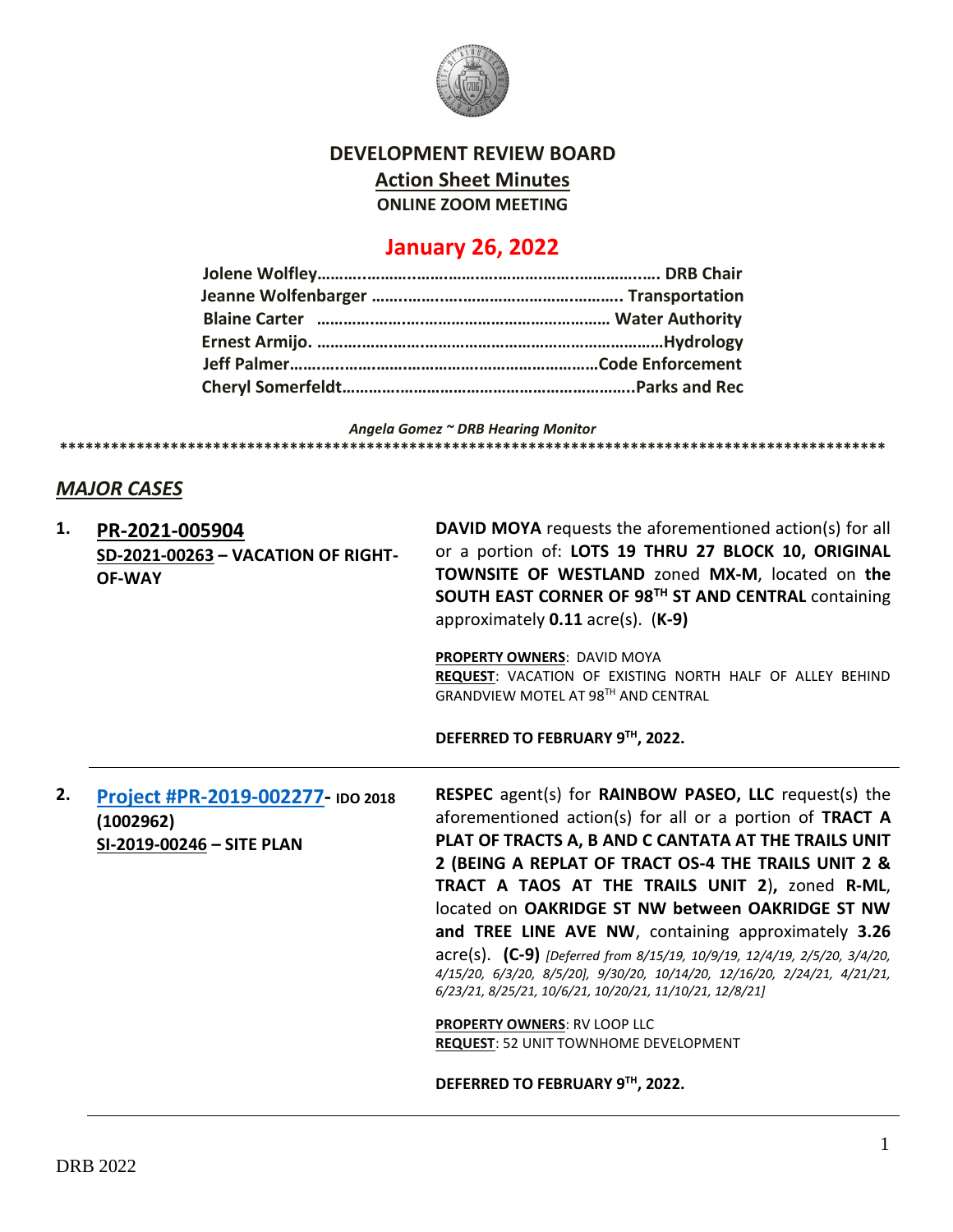**3.**

**[PR-2021-005573](http://data.cabq.gov/government/planning/DRB/PR-2021-005573/DRB%20Submittals/) IDO 2020 SD-2021-00171 – PRELIMINARY PLAT SD-2021-00172 – VACATION OF PUBLIC EASEMENT-22' Public Pedestrian Access SD-2021-00174 – VACATION OF PUBLIC EASEMENT-10' PUE SD-2021-00175 – VACATION OF PUBLIC EASEMENT-30' Public Waterline SD-2021-00176 - VACATION OF PUBLIC EASEMENT -40' PNM SD-2021-00177 - VACATION OF PUBLIC EASEMENT-Pedestrian Access and Drainage SD-2021-00178 - VACATION OF PRIVATE EASEMENT-Private Drainage SD-2021-00179 - VACATION OF PUBLICEASEMENT-Public Waterline studio SD-2021-00180 - VACATION OF PRIVATE EASEMENT-Private access-ABCWUA SD-2021-00181** - **VACATION OF PRIVATE -EASEMENT- Private access-ABCWUA**

**BOHANNAN HUSTON INC.** agent for **NETFLIX STUDIOS, LLC, KENNETH FALCON** requests the aforementioned action(s) for all or a portion of: **TRACTS 22-A,22-B,22-C, 26, N, O, Q-1, Q-2, Q-3, OS-7, R, 17, A-1-A-6, MESA DEL SOL INNOVATION PARK I & II** zoned **PC**, located on **5650 UNIVERSITY BLVD SE** containing approximately **162.78** acre(s). **(R-16)** *[Deferred from 9/29/21, 10/20/21, 11/3/21, 11/17/21, 12/1/21, 1/5/22]*

**PROPERTY OWNERS**: CITY OF ALBUQUERQUE, MDS INVESTMENTS **REQUEST**: PRELIMINARY PLAT, VACATIONS OF PRIVATE EASEMENT, VACATIONS OF PUBLIC EASEMENT

**DEFERRED TO FEBRUARY 2ND, 2022.**

**4.**

**[PR-2021-005573](http://data.cabq.gov/government/planning/DRB/PR-2021-005573/DRB%20Submittals/) IDO 2020 SI-2021-01482 – SITE PLAN**

**DEKKER/PERICH/SABATINI – WILL GLEASON** agent for **NETFLIX STUDIOS, LLC, KENNETH FALCON** requests the aforementioned action(s) for all or a portion of: **TRACTS 22- A, 22-B,22-C, 26, N, O, Q-1, Q-2, Q-3, OS-7, R, 17, A-1-A-6, MESA DEL SOL INNOVATION PARK I & II** zoned **PC**, located on **UNIVERSITY BLVD between EASTMAN CROSSING and MESA DEL SOL** containing approximately **162.784** acre(s).**(R-16)** *[Deferred from 9/29/21, 10/20/21, 11/3/21, 11/17/21, 12/1/21, 1/5/22]*

**PROPERTY OWNERS**: CITY OF ALBUQUERQUE, MDS INVESTMENTS **REQUEST**: AN APPROXIMATELY 117.53 ACRE EXPANSION OF THE EXSITING ALBUQUERQUE STUDIOS CAMPUS INCLUDING A NEW PRODUCITON OFFICE, MILL BUILDING AND PRODUCTION SUPPORT SPACES.

**DEFERRED TO FEBRUARY 9TH, 2022.**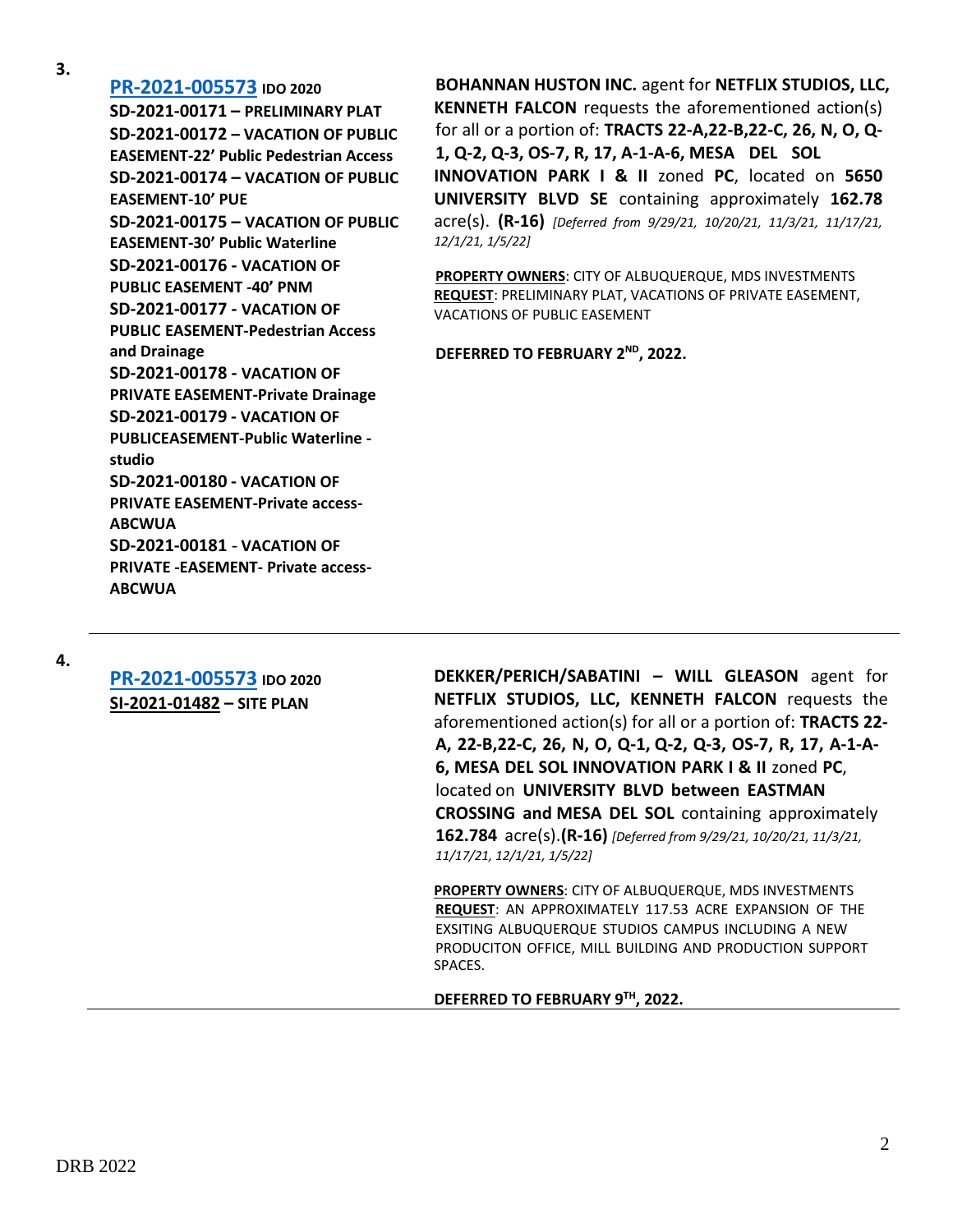| 5. | PR-2020-004138 IDO 2019<br>SD-2021-00151 - PRELIMINARY PLAT<br><b>Sketch plat 3-10-2021</b>                                                    | HUITT-ZOLLARS INC. - SCOTT EDDINGS agent for QUESTA<br>DEL ORO, LLC - TIM MCNANEY requests the<br>aforementioned action(s) for all or a portion of: TRACT 3 &<br>A-1-A-4, MESA DEL SOL INNOVATION PARK zoned PC,<br>located between SAGAN LOOP and DE KOONING LOOP<br>containing approximately 22.0366 acre(s). (R-15) {Deferred<br>from 8/11/21, 9/15/21, 9/29/21, 10/20/21, 11/3/21, 11/17/21, 12/15/21,<br>$1/5/22$ ]                    |
|----|------------------------------------------------------------------------------------------------------------------------------------------------|---------------------------------------------------------------------------------------------------------------------------------------------------------------------------------------------------------------------------------------------------------------------------------------------------------------------------------------------------------------------------------------------------------------------------------------------|
|    |                                                                                                                                                | PROPERTY OWNERS: QUESTA DEL ORO LLC / MDS INVESTMENTS<br>REQUEST: SINGLE FAMILY RESIDENTIAL SUBDIVISION ON TRACT A-1-A-<br>3. TRACT A-1-A-4 SPLIT FOR EXTENSION OF DEIKENBORN DRIVE                                                                                                                                                                                                                                                         |
|    |                                                                                                                                                | DEFERRED TO FEBRUARY 9TH, 2022.                                                                                                                                                                                                                                                                                                                                                                                                             |
| 6. | PR-2018-001398<br>SD-2021-00242 - PRELIMINARY PLAT<br>VA-2021-00447- SIDEWALK WAIVER<br>SD-2021-01966 - EPC FINAL SITE PLAN<br><b>SIGN OFF</b> | JAG PLANNING & ZONING - JUANITA GARCIA agent for<br>DARRYL CHITWOOD - ECO GREEN BUILDING requests the<br>aforementioned action(s) for all or a portion of: TRACT B,<br>LANDS OF ELLA G. ROSSITER zoned PD, located on 704<br>GRIEGOS RD NW between $7TH$ ST NW and 9 <sup>th</sup> ST NW<br>containing approximately 0.75 acre(s). (F-14) [Deferred from<br>12/15/12, 1/5/22]                                                               |
|    |                                                                                                                                                | PROPERTY OWNERS: DARRYL CHITWOOD<br><b>REQUEST: PRELIMINARY PLAT, SIDEWALK WAIVER</b>                                                                                                                                                                                                                                                                                                                                                       |
|    |                                                                                                                                                | DEFERRED TO FEBRUARY 16™, 2022.                                                                                                                                                                                                                                                                                                                                                                                                             |
| 7. | PR-2021-006336<br>SI-2021-02091 - SITE PLAN                                                                                                    | TIERRA WEST, LLC - VINCE CARRICA agent for DENNIS<br><b>ROMERO</b> requests the aforementioned action(s) for all or<br>a portion of: LOT 1, BLOCK 3 TOWN OF ATRISCO<br>GRANT zoned NR-BP, located on 10320 CENTRAL AVE SW<br>between CENTRAL AVE and SUNSET GARDENS containing<br>approximately 4.0 acre(s). $(L-08)$ [Deferred from 1/5/22, 1/19/22]<br>PROPERTY OWNERS: DENNIS ROMERO<br>REQUEST: DRB SITE PLAN FOR SELF STORAGE FACILITY |
|    |                                                                                                                                                | DEFERRED TO FEBRUARY 9TH, 2022.                                                                                                                                                                                                                                                                                                                                                                                                             |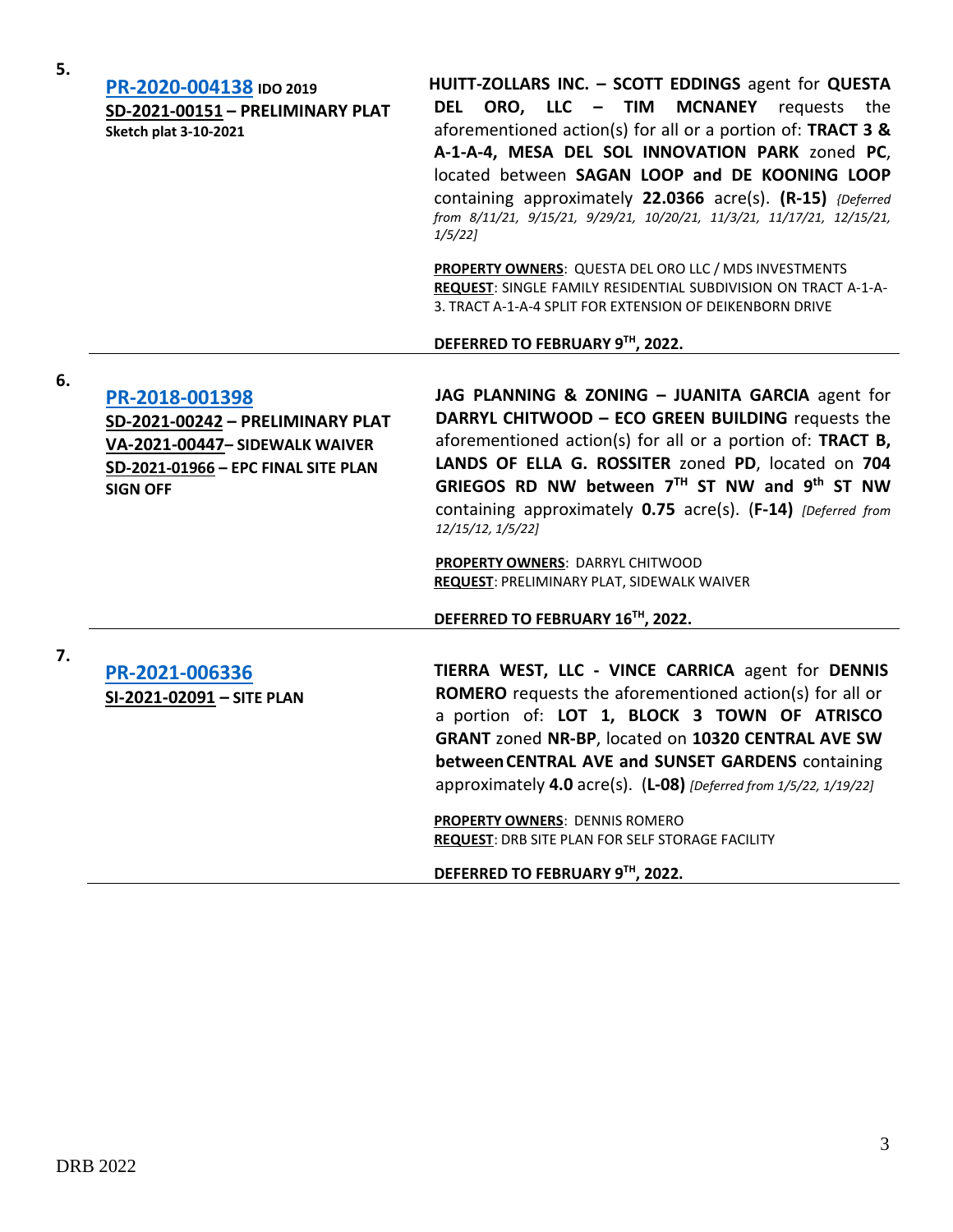**8.**

**[PR-2021-005222](http://data.cabq.gov/government/planning/DRB/PR-2021-005222/DRB%20Submittals/) IDO 2019 SI-2021-01237 – EPC SITE PLAN SIGN-OFF**

**TIERRA WEST, LLC** agent for **WESTERN HILLS INVESTMENTS LLC** requests the aforementioned action(s) for all or a portion of: **TRACT C-4-A PLAT OF TRACTS C3A, C3B, C3C, C4A, SEVEN BAR RANCH** zoned **NR-BP**, located at **3615 HWY 528 between CALLE CUERVO NW and HWY 528** containing approximately 1.99 acre(s). **(A-14)** *[Deferred from8/18/21, 9/15/21, 9/22/21, 10/20/21, 11/10/21, 12/1/21, 1/5/22, 1/12/22, 1/19/22]*

**PROPERTY OWNERS**: WESTERN HILLS INVESTMENTS LLC **REQUEST**: FINAL SIGN OFF OF EPC SITE PLAN

DEFERRED TO FEBRUARY 2<sup>nd</sup>, 2022.

### **9. [PR-2020-003847](http://data.cabq.gov/government/planning/DRB/PR-2020-003847/DRB%20Submittals/) SI-2021-01955 – SITE PLAN**

**WILL GLEASON, DEKKER/PERICH/SABATINI** agent for **CITY OF ALBUQUERQUE** requests the aforementioned action(s) for all or a portion of: **MAP 33 TR 90C,001 001REPL of FITZGERALD ADD, ALL of LOT 2, BLK 1, REPLAT of FITZGERALD ,003 001 REPL of FITGERALD ADD** zoned **MX-M**, located on **3525 4TH ST NW, 420 FITZGERALD RD NW between MILDRED AVE NW and FITZGERALD RD NW**  containing approximately **2.103** acre(s). **(G-14)** *[Deferred from 12/15/21, 1/12/22, 1/19/22]*

**PROPERTY OWNERS**: CITY of ALBUQUERQUE **REQUEST**: MULTI-FAMILY APARTMENT HOME COMMUNITY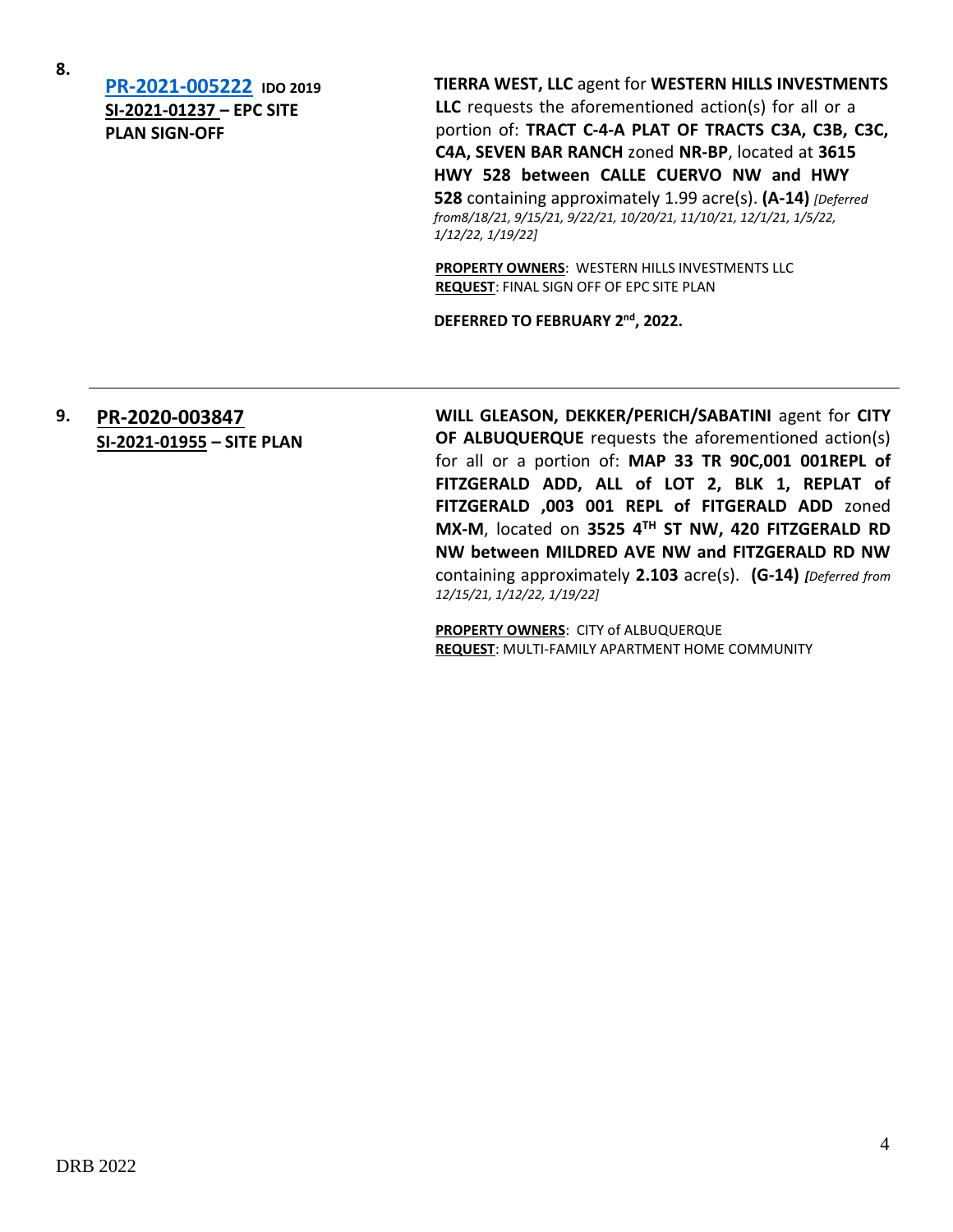**IN THE MATTER OF THE AFOREMENTIONED APPLICATION, BEING IN COMPLIANCE WITH ALL APPLICABLE REQUIREMENTS OF THE DPM AND THE IDO AND WITH THE SIGNING OF THE INFRASTRUCTURE LIST ON JANUARY 26, 2022, THE DRB HAS** *APPROVED* **THE SITE PLAN WITH FINDINGS LISTING IN THE NOTICE OF DECISION FOR BREEZEWAY TUNNEL DESIGN TO INCLUDE WINDOWS AND DOORS AS APPROPRIATE, AND THAT THE NEIGHBORHOOD SHALL BE CONSULTED REGARDING THE DESIGN OF THE OUT DOOR PLAY AREA WHICH SHALL FOLLOW THE REQUIREMENTS OF THE NEW MEXICO OF THE NEW MEXICO FINANCE AUTHORITY . FINAL SIGN-OFF IS DELEGATED TO TRANSPORTATION FOR PLAT REVISION TO CLARIFY SHARED ACCESSWAY DETAILS AND TO INCLUDE ALL ELEMENTS ON THE SITE PLAN, FOR THE ADDITION OF SIDEWALK EASEMENT WITH REVISION ALONG 4TH STREET, FOR THE RE-DESIGN OF ROAD AND SIDEWALK ACCESSED FROM FITZGERALD AS INDICATED BY PARKS AND RECREATION, FOR MINOR SITE PLAN LABELING AND DIMENSIONING AS DISCUSSED, AND TO ELIMINTE THE CURB RAMP, AND TO PLANNING FOR AN UPDATED UTILITY PLAN TO THE JANUARY 19, 2022 VERSION PROVIDED TO THE WATER AUTHORITY ON JANUARY 26, 2022 AND FOR INCLUSION OF NOTE INDICATING THAT THE SOUTHERMOST BUILDING FOOTER BE DESIGNED SUCH THAT SEWER MAIN CAN BE MAINTAINED WITHOUT UNDERMINING THE FOOTER AS INDICATED BY THE WATER AUTHORITY, FOR WALKWAY MATERIAL TO BE CHANGED FROM GRAVEL TO STABILIZED CRUSHERFINE, CLARIFICATION OF VINE PLANTING ALONG SOUTHERN EDGE OF PROPERTY LINE WITH SYMBOLS OR DETAIL SHOWN ON THE SITE PLAN, TO ELIMINATE THE TREE AT THE NORTH EAST CORNER OF THE LANDSCAPE PLAN AND FOR THE SHANFERRING OF THE SIDEWALK CORNERS, FOR A NOTE ADDED TO THE LANDSCAPE PLAN REGARDING DRAINAGE POND LANGUAGE REFERENCING GUIDELINES AS DISCUSSED, FOR SOLID WASTE SIGNATURE, A RECORDED INFRASTRUCTURE IMPROVEMENTS AGREEMENT, A REVISED PLAT SHOWING EASEMENT FOR SIDEWALK PLACEMENT, NORTH AND SOUTH FACADES TO BE RECHECKED FOR IDO COMPLIANCE, FOR DETAIL LANGUAGE OF THE NORTH ELEVATIONS FOR BUILDINGS 2 & 3 AND HOW THEY ARE MET PER THE IDO, FOR UPPER FLOOR WINDOWS TO BE RECESSED AT LEAST 2 INCHES, AND FOR VERIFICATION THAT A MINIMUM OF 30% OF SURFACE IS SHOWN IS TO BE TRANSPARENT DOORS AND WINDOWS.**

## *SKETCH PLATS*

**10. [PR-2022-006500](http://data.cabq.gov/government/planning/DRB/) PS-2022-00004 – SKETCH PLAT** **COMMUNITY SCIENCES CORPORATION** agent for **CARLOS A. ZAMORA** requests the aforementioned action(s) for all or a portion of: **LOT 17-A & TRACT A BLOCK 7 UNIT 5, VOLCANO CLIFFS** zoned **R-1D**, **located at 8001 SHIPROCK CT NW between KIBO DR NW and RIMROCK DR NW**  containing approximately 0.4828 acre(s). (E-10)

**PROPERTY OWNERS**: CARLOS ZAMORA **REQUEST**: COMBINE EXISTING LOT 17-A AND TRACT A INTO ONE NEW LOT 17-A1

**THE SKETCH PLAT WAS REVIEWED AND COMMENTS WERE PROVIDED.**